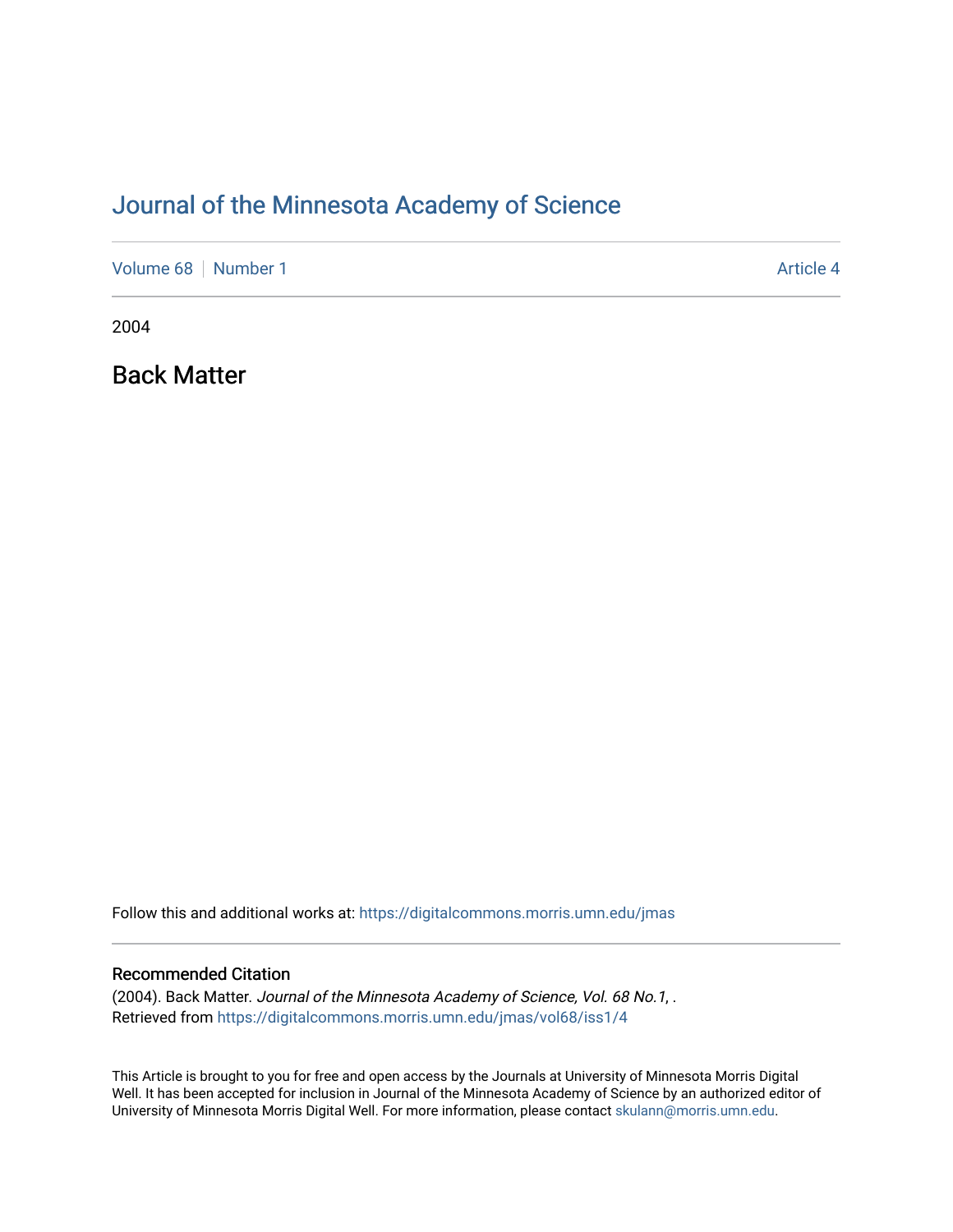# NOTES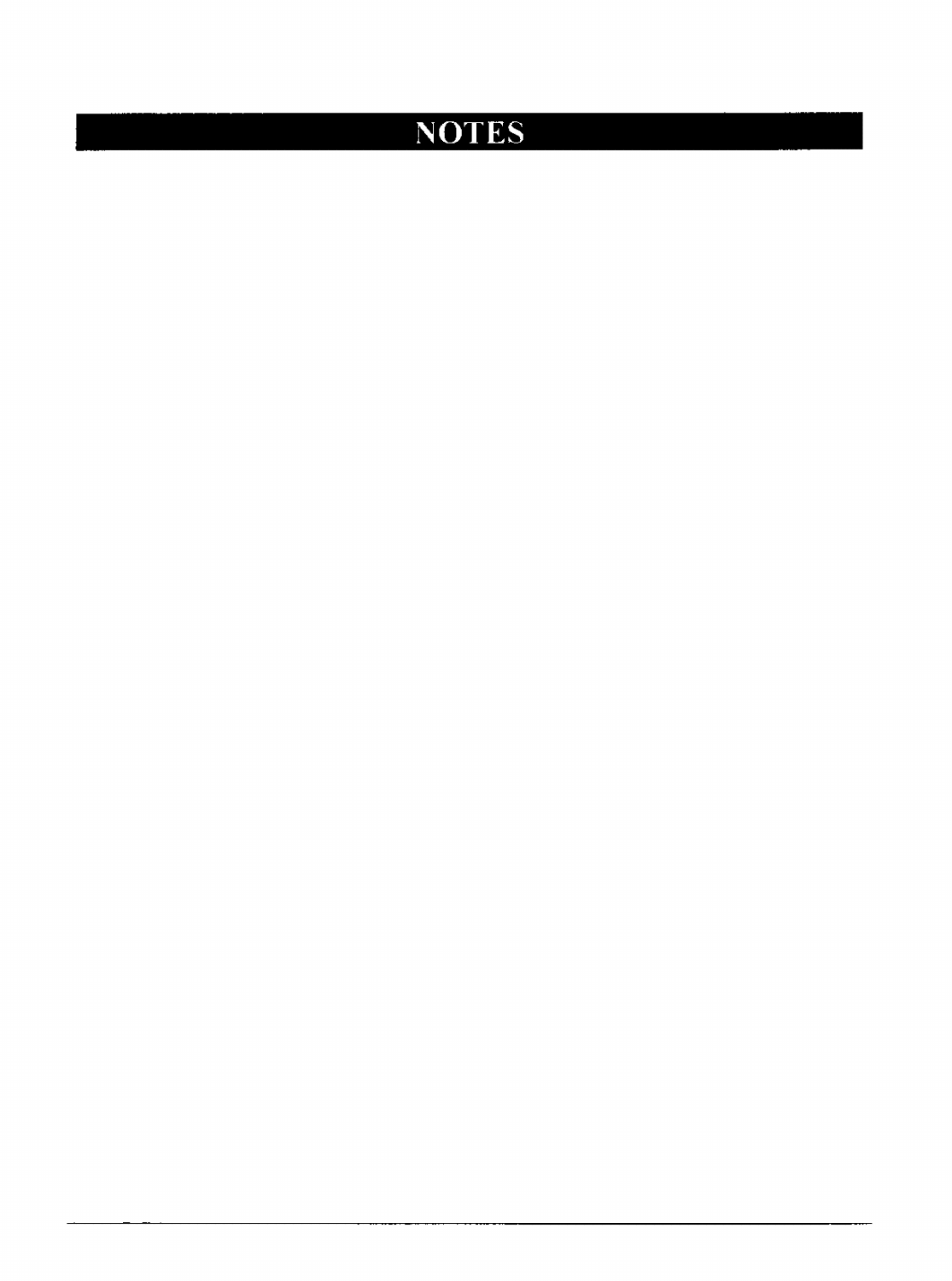#### NOTICE TO CONTRIBUTORS OF ARTICLES

Persons submitting papers for publication in the Journal are asked to prepare material in accordance with style and format preferences of this publication. Although some of these requirements may differ from those of other publications, cooperation of authors is necessary to comply with the printing process.

#### Seeking Research News

The *Journal of the Minnesota Academy of Science* is looking for short articles (one to three pages) on research news from scientists in academia industry and government. By including news of what's going on in all of the sciences, we hope to provide a source of current information that is useful to a broad audience.

While the *Journal* will continue to solicit and publish papers describing research from Minnesota scientists, we are soliciting manuscripts that describe newsworthy items in your discipline. What's new in your field? How will advances in your .scientific discipline affect the duality of life in Minnesota (or elsewhere)?

Send articles to: Journal Editor, Minnesota Academy of Science, 10001 Wayzata Blvd, Ste 140, Minnetonka, MN 55305

#### Publication Policy

Membership in the Minnesota Academy of Science is desirable but not necessary for publication. All papers that meet the editorial criteria of the Academy will he considered for publication. Papers should not have been published, submitted, or accepted for publication elsewhere.

#### Submission Requirements

Research articles, review articles, and essays will be considered for publication An original and two complete copies of each manuscript, typed double-spaced on 81/2 by 11 inch paper, should be submitted, along with one set of original photographs or illustrations. Number pages consecutively, beginning with the title page. Review articles and essays may he divided into sections with appropriate headings and subheadings at the discretion of the author; an abstract and a reference section must he included. Research articles should be arranged as follows: (a) Title page with the title, authors' names and affiliations; (b) Abstract; (c) Introduction; (d) Materials and Methods; (e) Results; (f) Discussion (may he included with the Results);  $(g)$ References; (h) Tables; (i) Figures; and (j) Legends for all figures. Simple chemical formulas or mathematical equations should he in a single horizontal line; submit more complicated formulas or structures in a form suitable for photographic reproduction.

Specific is style requirements are as follows:

*Title.* Titles should he brief but informative and limited to about l 00 characters.

*Authors.* Authors of research articles should include their full names and affiliations; persons submitting review articles or essays should include a brief, relevant biographical sketch. Submit the full name, address, and phone number of the author to whom all correspondence is to be directed on a separate page.

*Running title.* A brief running title of not more than 50 characters should he provided.

*Footnotes.* Footnotes cannot be used.

*Ahstract.* An abstract of about 250 words which summarizes the major findings should he included. Use of abbreviations is discouraged; if needed, they must he defined.

*Introduction.* The introduction should acquaint the reader with the problem or question addressed by the author's investigation.

*Materials and Methods.* Description of the experimental methods should he brief but adequate for repetition by qualified investigators. Procedures that have been published previously should not he described in detail but merely cited in appropriate references.

*Results.* This section should include a concise description of the data presented in the tables and figures. Excessive elaboration of data already given in tables and figures should he avoided. The results and discussion sections may he combined if the logical sequence of the material is improved.

*Discussion.* ln this section, the data should he interpreted concisely without repeating material already presented in the results section. Speculation is permitted.

*References.* References should he numbered consecutively as they arc cited in the text. The format to be used for Journal references 15 as follows:

- I. Croxton, F., and Crowden, D. 1946. *Applied General Statistics.* New York: Prentice Hall, Inc.
- 2. Baker, 0. 1960. Temperature trends in Minnesota. *Bull. Amer. Meteorological Soc.* 41:1-18.
- 3. Upton, F.C. 1957. Physical carcinogenesis: radiation, history and sources. In. F.F. Becker (ed.). *Cancer,* Vol. 3, pp. 387-402. New York: Plenum Press.

*Tahles* Each table must have a descriptive title and an explanatory paragraph that permits the reader to understand experimental details without reference to the text. Each column must carry an appropriate heading and if numerical measurements are given, these units should he added to the column heading. Tables should he numbered with Arabic numerals and table footnotes should he indicated with superscript, lower-case letters.

*Figures.* Figures must he submitted in a condition adequate for direct reproduction in the journal. Each figure should be accompanied by a legend, typed double-spaced on a separate sheet of paper, that briefly describes the data shown. Details in the text need not he repeated. All units, abbreviations mathematical expressions, abscissas, ordinates, and symbols must be adequately identified.

#### Page Charges

Research articles. Members: (\$35 per page for first four pages; \$70 each additional page. Non~members: \$50 per page for first four pages; \$100 each additional page.